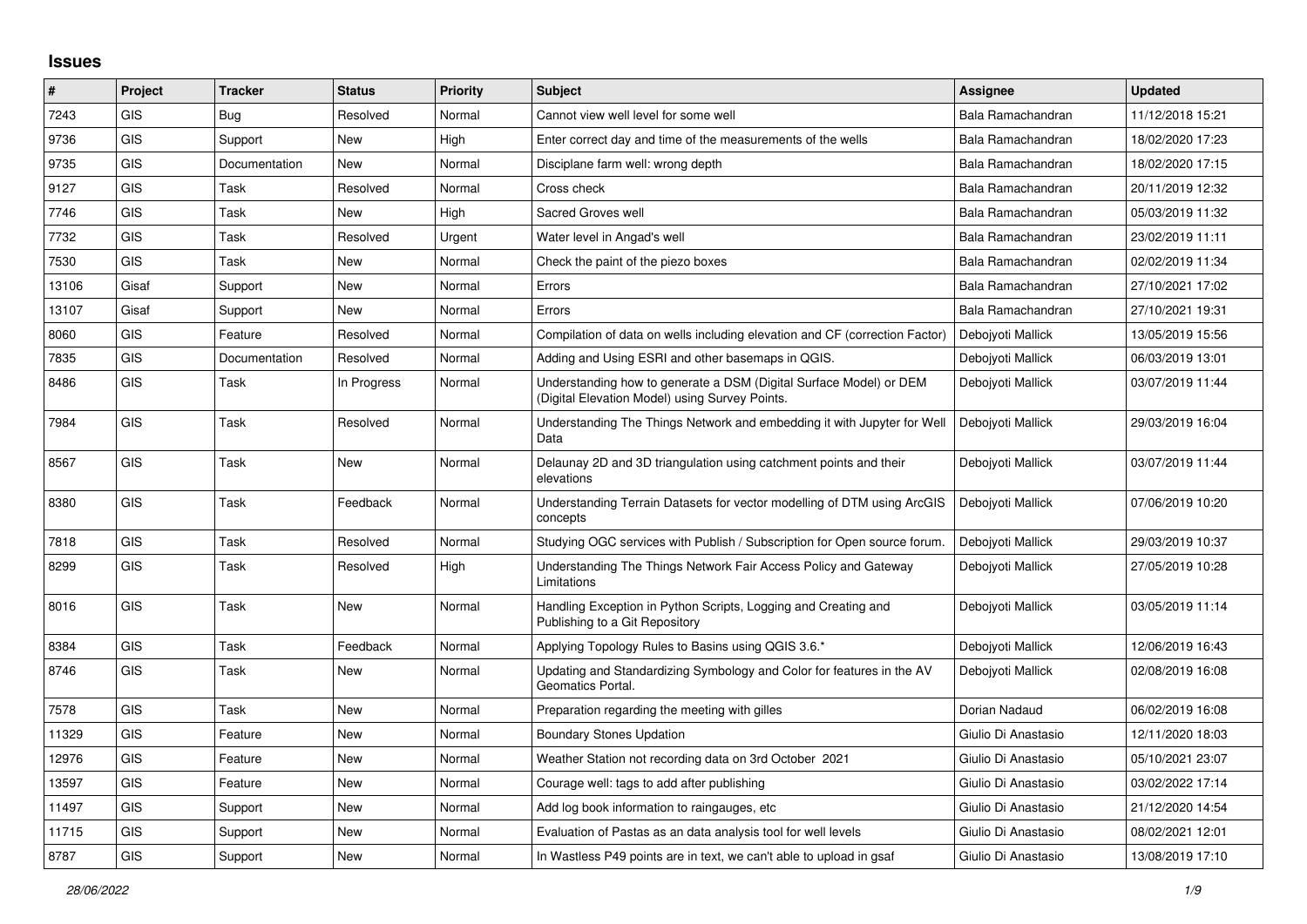| #     | Project                                | <b>Tracker</b> | <b>Status</b> | Priority | Subject                                                                                        | <b>Assignee</b>     | <b>Updated</b>   |
|-------|----------------------------------------|----------------|---------------|----------|------------------------------------------------------------------------------------------------|---------------------|------------------|
| 13445 | <b>GIS</b>                             | Support        | New           | Normal   | Jupyter notebook for rnoff calculation: kernel not connecting                                  | Giulio Di Anastasio | 03/02/2022 17:22 |
| 13259 | GIS                                    | Support        | New           | Normal   | Wrong data from CSR AmbientWeather weather station                                             | Giulio Di Anastasio | 03/02/2022 16:31 |
| 10322 | <b>GIS</b>                             | Support        | New           | Normal   | Resume the basket imports, and review of the new admin baskets                                 | Giulio Di Anastasio | 11/06/2020 17:17 |
| 12850 | GIS                                    | Support        | New           | Normal   | Mistakenly deleted ticket about PgAdmin                                                        | Giulio Di Anastasio | 08/09/2021 12:50 |
| 11685 | GIS                                    | Documentation  | New           | Normal   | Daily resampling of rainfall in CSR Weather Station - How is it calculated                     | Giulio Di Anastasio | 04/02/2021 11:14 |
| 13992 | <b>GIS</b>                             | Documentation  | <b>New</b>    | Normal   | Units for Wind speed in automatic weather stations                                             | Giulio Di Anastasio | 30/04/2022 19:37 |
| 11448 | GIS                                    | Documentation  | New           | High     | Meaning of colors for wells in the map                                                         | Giulio Di Anastasio | 10/12/2020 11:34 |
| 10196 | GIS                                    | Documentation  | New           | Normal   | Reconciliation of points in tables not at raw level. (Polygon, Line)                           | Giulio Di Anastasio | 26/05/2020 14:37 |
| 7762  | GIS                                    | Documentation  | New           | Normal   | WEb resources for Open Drone Map                                                               | Giulio Di Anastasio | 25/02/2019 10:34 |
| 7789  | GIS                                    | Task           | New           | Normal   | Cross check Johnny's well id 54 EGB007 - DEPTH is not correct in Harvest<br>data               | Giulio Di Anastasio | 27/02/2019 16:58 |
| 12288 | Geomatic<br>studio models<br>for Gisaf | Task           | Resolved      | Normal   | Wells water levels referenced to the mean sea level                                            | Giulio Di Anastasio | 08/06/2021 10:25 |
| 10228 | Gisaf                                  | Bug            | New           | Normal   | Telephone box: geopackage error while downloading, geometry wrong in<br>shape file             | Giulio Di Anastasio | 28/05/2020 18:09 |
| 13805 | Gisaf                                  | Bug            | Resolved      | Normal   | Need to learn how to use tags on survey features                                               | Giulio Di Anastasio | 23/03/2022 23:03 |
| 13478 | Gisaf                                  | <b>Bug</b>     | <b>New</b>    | Normal   | gisaf.csr.av refused to connect                                                                | Giulio Di Anastasio | 08/01/2022 14:52 |
| 10344 | Gisaf                                  | Bug            | New           | Normal   | Error: No accuracy defined for surveyor Eric Chacra - Baraka and<br>equipment {file.equipment} | Giulio Di Anastasio | 16/06/2020 04:27 |
| 12714 | Gisaf                                  | Feature        | New           | Normal   | Dana well correction factor changed                                                            | Giulio Di Anastasio | 21/09/2021 12:57 |
| 11966 | Gisaf                                  | Support        | New           | Normal   | <b>QGIS Graphical Modeler</b>                                                                  | Giulio Di Anastasio | 16/04/2021 13:09 |
| 11648 | Gisaf                                  | Documentation  | New           | Normal   | Styling categories                                                                             | Giulio Di Anastasio | 27/01/2021 16:02 |
| 7723  | GIS                                    | Task           | Resolved      | Normal   | comparison pH and TDS meter                                                                    | Meera Natarajan     | 09/03/2019 11:18 |
| 7721  | GIS                                    | Task           | New           | Normal   | create template for health check-up                                                            | Meera Natarajan     | 20/02/2019 11:58 |
| 8287  | <b>GIS</b>                             | Task           | Resolved      | Normal   | additional information to the template                                                         | Meera Natarajan     | 24/05/2019 16:31 |
| 7550  | <b>GIS</b>                             | Task           | Resolved      | High     | meeting Gilles                                                                                 | Meera Natarajan     | 13/02/2019 11:13 |
| 9119  | GIS                                    | Task           | Resolved      | Normal   | Individual/community well data                                                                 | Meera Natarajan     | 23/10/2019 11:16 |
| 7643  | GIS                                    | Task           | New           | Normal   | Health check-up in the RZ                                                                      | Meera Natarajan     | 18/02/2019 09:25 |
| 7722  | <b>GIS</b>                             | Task           | Resolved      | Normal   | health check standardization of observation                                                    | Meera Natarajan     | 27/02/2019 16:22 |
| 7698  | GIS                                    | Task           | New           | Normal   | EC & pH meter                                                                                  | Meera Natarajan     | 20/02/2019 10:01 |
| 8303  | GIS                                    | Task           | New           | High     | Health check up residential zone (Priority 1 list)                                             | Meera Natarajan     | 14/05/2019 11:29 |
| 7549  | GIS                                    | Task           | Resolved      | Normal   | Surrender and Grace WWTP Health check                                                          | Meera Natarajan     | 06/02/2019 09:57 |
| 7776  | GIS                                    | Feature        | New           | High     | Text on IZ CAD file                                                                            | Pavneet Kaur        | 26/02/2019 12:57 |
| 7817  | GIS                                    | Feature        | New           | Normal   | Updating dates for 66 records in the Benches attribute table.                                  | Pavneet Kaur        | 15/03/2019 15:03 |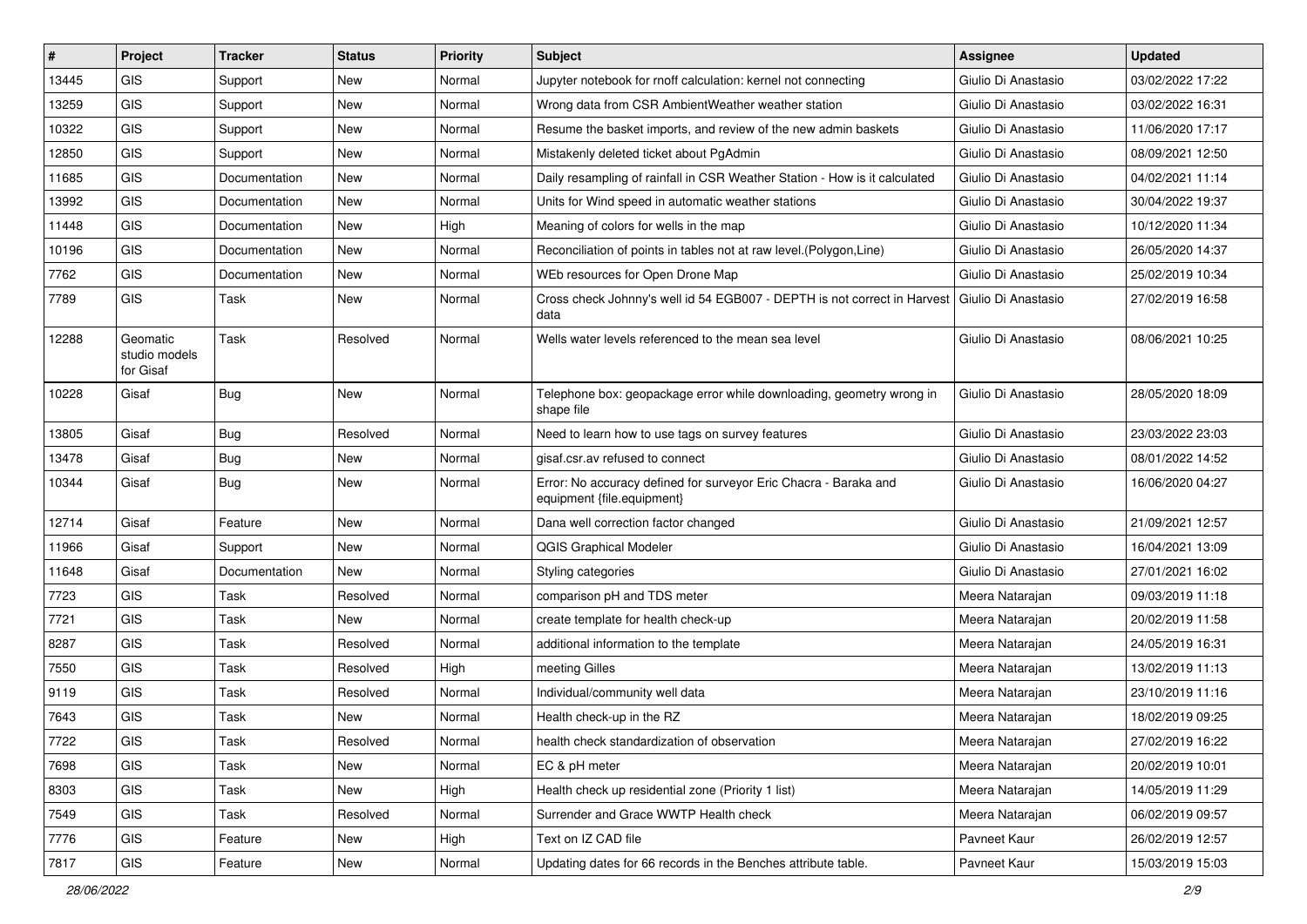| #     | Project    | <b>Tracker</b> | <b>Status</b> | <b>Priority</b> | Subject                                                                          | <b>Assignee</b> | <b>Updated</b>   |
|-------|------------|----------------|---------------|-----------------|----------------------------------------------------------------------------------|-----------------|------------------|
| 7795  | GIS        | Support        | New           | Normal          | Open SOurce software tutorials on water management from youtube -<br>Hatari Labs | Pavneet Kaur    | 12/03/2019 16:33 |
| 6769  | <b>GIS</b> | Support        | In Progress   | Normal          | Issue in the DXF conversion                                                      | Pavneet Kaur    | 04/10/2018 15:00 |
| 7651  | GIS        | Task           | New           | Normal          | Create the Proposed shapefile layers                                             | Pavneet Kaur    | 13/02/2019 15:44 |
| 7913  | GIS        | <b>Task</b>    | New           | High            | Editing to be done in GISAF                                                      | Pavneet Kaur    | 15/03/2019 14:42 |
| 7858  | GIS        | Task           | New           | Normal          | Harvest data of wells to be entered in Gisaf                                     | Pavneet Kaur    | 08/03/2019 16:07 |
| 7857  | GIS        | <b>Task</b>    | New           | Normal          | Add new wells in gisaf                                                           | Pavneet Kaur    | 08/03/2019 16:06 |
| 7836  | GIS        | Task           | New           | Normal          | Bobby well missing                                                               | Pavneet Kaur    | 15/03/2019 15:04 |
| 7608  | GIS        | Task           | New           | Low             | creating a structure for tags                                                    | Pavneet Kaur    | 15/03/2019 14:58 |
| 7724  | GIS        | Task           | New           | Normal          | Publish CZ and IDZ- Water Project> on Gisaf                                      | Pavneet Kaur    | 15/03/2019 14:55 |
| 6070  | Gisaf      | Support        | New           | Normal          | A survey of 3D GIS Models                                                        | Pavneet Kaur    | 05/02/2019 12:47 |
| 10323 | GIS        | <b>Bug</b>     | Resolved      | Normal          | Survey points from Eric Chacra: misc issues                                      | Philippe May    | 03/08/2020 13:11 |
| 10862 | <b>GIS</b> | Bug            | New           | Normal          | Fix the issues resulted from import point bug                                    | Philippe May    | 05/09/2020 15:11 |
| 13132 | <b>GIS</b> | <b>Bug</b>     | Resolved      | Normal          | CSR Weather station missing data 28 nd 29 Otober 2021                            | Philippe May    | 06/11/2021 12:20 |
| 7554  | GIS        | <b>Bug</b>     | Resolved      | Normal          | Cannot auto import points for project RZ                                         | Philippe May    | 04/02/2019 16:31 |
| 7552  | GIS        | Bug            | Resolved      | Normal          | error in auto import of raw points to point shapefiles                           | Philippe May    | 05/02/2019 11:13 |
| 7551  | GIS        | <b>Bug</b>     | Resolved      | Normal          | error while downloading shapefiles from gisaf                                    | Philippe May    | 06/02/2019 09:10 |
| 13901 | GIS        | Bug            | <b>New</b>    | Normal          | Map: style of the category with status 'E' is always applied                     | Philippe May    | 12/04/2022 11:01 |
| 13885 | GIS        | Bug            | Resolved      | Normal          | Wrong name showing in the list of layers in the map                              | Philippe May    | 23/04/2022 04:04 |
| 3368  | GIS        | <b>Bug</b>     | Resolved      | Urgent          | Cannot upload data                                                               | Philippe May    | 21/12/2016 12:10 |
| 12049 | GIS        | Bug            | Resolved      | Immediate       | <b>Gisaf Error</b>                                                               | Philippe May    | 22/04/2021 10:39 |
| 12701 | GIS        | <b>Bug</b>     | Resolved      | Normal          | Weather Station not showing data since 24 July 2021                              | Philippe May    | 12/08/2021 12:21 |
| 7957  | GIS        | Bug            | Feedback      | High            | Export polygon shapefiles do not show "holes"                                    | Philippe May    | 04/04/2019 16:14 |
| 10151 | <b>GIS</b> | Feature        | Resolved      | Normal          | PG ADMIN installation on server                                                  | Philippe May    | 23/05/2020 12:04 |
| 9220  | GIS        | Feature        | Resolved      | High            | Setting the daily resampling of weather data starting from 8.30 am               | Philippe May    | 08/01/2020 17:57 |
| 14090 | GIS        | Feature        | Resolved      | Normal          | Move to SDDs after failure of one HDD in the RAID array of the domUs             | Philippe May    | 27/05/2022 16:28 |
| 7763  | GIS        | Feature        | Feedback      | Normal          | Infrastructure: migrate old-admin to the same server than gisaf                  | Philippe May    | 25/02/2019 11:11 |
| 12075 | GIS        | Feature        | Resolved      | High            | CSR Weather Station not showing since 22 of april 2021                           | Philippe May    | 29/04/2021 15:34 |
| 11486 | GIS        | Feature        | <b>New</b>    | Normal          | Button Labels for wells details                                                  | Philippe May    | 21/12/2020 10:26 |
| 13203 | GIS        | Support        | In Progress   | Normal          | Redis server: fix warning relarted to memory allocation                          | Philippe May    | 12/11/2021 13:03 |
| 14072 | GIS        | Support        | Resolved      | Urgent          | Gisaf very slow                                                                  | Philippe May    | 19/05/2022 02:29 |
| 13982 | GIS        | Support        | Resolved      | Normal          | Update server's storage                                                          | Philippe May    | 06/05/2022 14:38 |
| 13991 | GIS        | Support        | In Progress   | High            | Gisaf is again hung                                                              | Philippe May    | 30/04/2022 14:01 |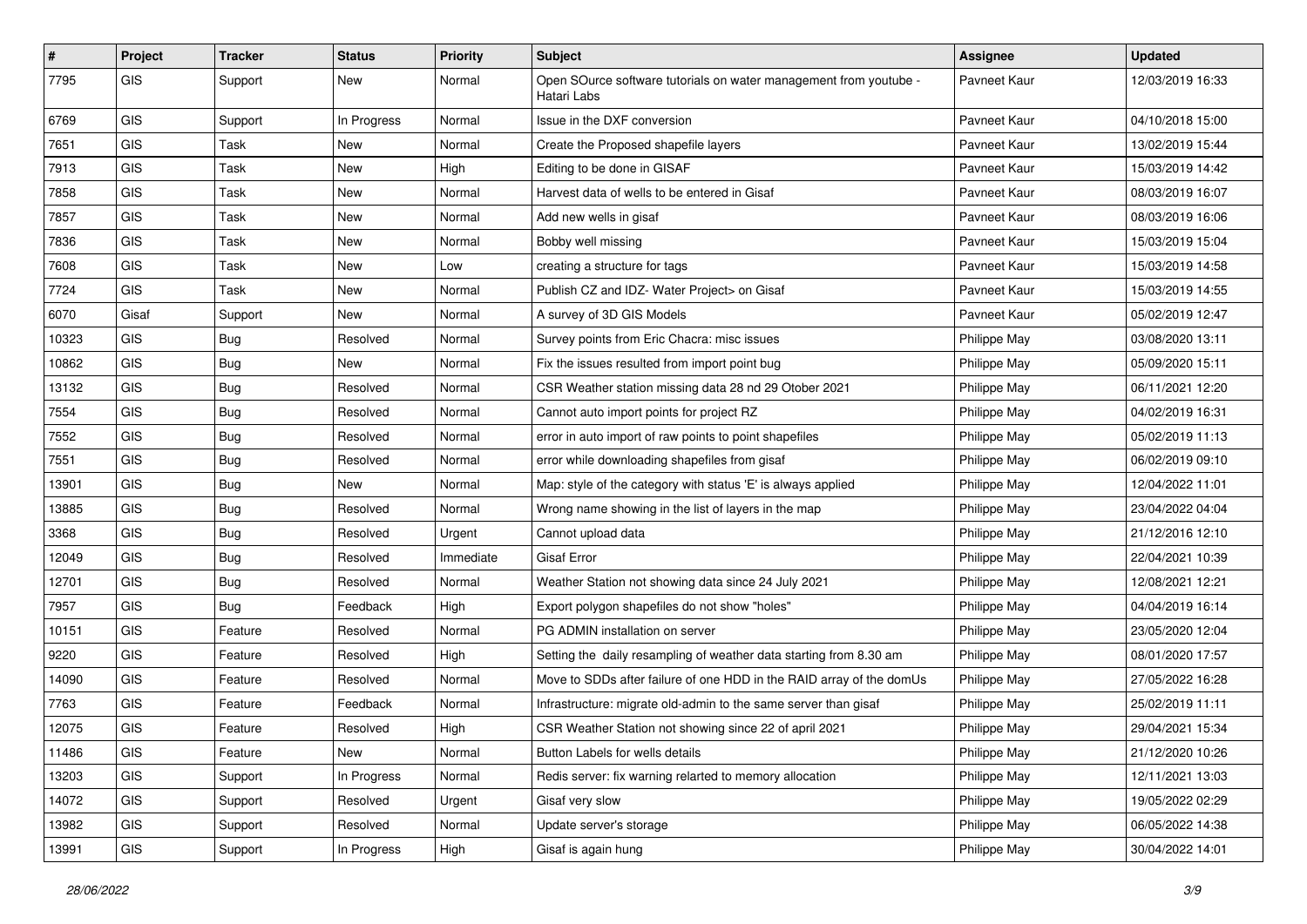| $\vert$ # | Project                                | <b>Tracker</b> | <b>Status</b> | <b>Priority</b> | <b>Subject</b>                                           | <b>Assignee</b> | <b>Updated</b>   |
|-----------|----------------------------------------|----------------|---------------|-----------------|----------------------------------------------------------|-----------------|------------------|
| 13883     | <b>GIS</b>                             | Support        | Resolved      | Urgent          | Gisaf not responding - Possible issue with tag editing?  | Philippe May    | 07/04/2022 19:34 |
| 13847     | GIS                                    | Support        | <b>New</b>    | Urgent          | Gisaf not responding                                     | Philippe May    | 01/04/2022 17:08 |
| 13763     | GIS                                    | Support        | Resolved      | Normal          | Gisaf not responding                                     | Philippe May    | 11/03/2022 13:03 |
| 13447     | <b>GIS</b>                             | Support        | Resolved      | Urgent          | Server down due to electrical power cut                  | Philippe May    | 31/12/2021 17:14 |
| 13235     | GIS                                    | Support        | Resolved      | Normal          | Server hardware failure (sdc hard drive)                 | Philippe May    | 19/11/2021 17:59 |
| 12895     | <b>GIS</b>                             | Support        | Resolved      | Normal          | Migrate backups to Bung                                  | Philippe May    | 12/11/2021 00:36 |
| 9463      | GIS                                    | Support        | Resolved      | Normal          | Setup a weather station in Kalpana                       | Philippe May    | 02/11/2021 15:08 |
| 10291     | GIS                                    | Support        | In Progress   | Normal          | Vacuum DB at reboot                                      | Philippe May    | 29/10/2021 11:44 |
| 12867     | GIS                                    | Support        | In Progress   | Normal          | Upgrade server (all virtual machines) to Debian bullseye | Philippe May    | 25/10/2021 17:34 |
| 13068     | GIS                                    | Support        | Resolved      | Normal          | Migrate gisaf VM to bullseye                             | Philippe May    | 25/10/2021 17:28 |
| 12051     | <b>GIS</b>                             | Support        | New           | Normal          | Update pgadmin                                           | Philippe May    | 22/04/2021 12:57 |
| 11898     | GIS                                    | Support        | New           | Normal          | Add Aurogreen Weather Station                            | Philippe May    | 17/03/2021 12:10 |
| 10693     | GIS                                    | Support        | Resolved      | Normal          | Wrong geometry type for category R54                     | Philippe May    | 30/07/2020 12:00 |
| 10153     | GIS                                    | Support        | Resolved      | Normal          | Postgis access for Selvarani in QGis                     | Philippe May    | 23/05/2020 12:05 |
| 9292      | GIS                                    | Support        | Resolved      | Normal          | Server upgrade to buster                                 | Philippe May    | 13/11/2019 12:29 |
| 3410      | <b>GIS</b>                             | Support        | Resolved      | High            | Map website to http://water.auroville.org.in             | Philippe May    | 27/12/2016 22:41 |
| 6954      | GIS                                    | Support        | Resolved      | Normal          | Create a VM for DB                                       | Philippe May    | 10/11/2018 16:02 |
| 7161      | <b>GIS</b>                             | Support        | In Progress   | Normal          | Setup remote backup                                      | Philippe May    | 19/12/2018 10:14 |
| 8504      | <b>GIS</b>                             | Support        | Resolved      | Normal          | Clean data from the weather station                      | Philippe May    | 04/07/2019 17:05 |
| 6494      | GIS                                    | Support        | Resolved      | Normal          | Add CC copyright on data                                 | Philippe May    | 31/08/2018 21:19 |
| 7402      | <b>GIS</b>                             | Support        | New           | Normal          | Integrate data from well probes                          | Philippe May    | 10/01/2019 11:12 |
| 6990      | <b>GIS</b>                             | Support        | Resolved      | Normal          | Create a VM for Notebooks                                | Philippe May    | 10/11/2018 15:57 |
| 7120      | GIS                                    | Support        | In Progress   | Normal          | High CPU usage on the server (dom0)                      | Philippe May    | 26/02/2019 13:10 |
| 7156      | <b>GIS</b>                             | Support        | Resolved      | Normal          | Make server boot again                                   | Philippe May    | 05/02/2019 11:13 |
| 7343      | GIS                                    | Support        | Resolved      | Normal          | Add layer for locations                                  | Philippe May    | 02/02/2019 15:25 |
| 7853      | GIS                                    | Support        | New           | Normal          | Install OpenDroneMap and WebODM                          | Philippe May    | 09/05/2019 15:57 |
| 8246      | GIS                                    | Support        | Resolved      | Normal          | Server down?                                             | Philippe May    | 06/05/2019 15:45 |
| 8450      | GIS                                    | Support        | Resolved      | Normal          | Unable to Load Jupyter Lab                               | Philippe May    | 10/06/2019 15:52 |
| 11506     | <b>GIS</b>                             | Documentation  | New           | Normal          | Article on wells levels graphs                           | Philippe May    | 21/12/2020 16:41 |
| 13115     | GIS                                    | Task           | In Progress   | Urgent          | Server not working after power cut                       | Philippe May    | 29/10/2021 11:05 |
| 5978      | <b>GIS</b>                             | Task           | Resolved      | High            | Registration for Bangalore Open Street Map conference    | Philippe May    | 11/06/2018 11:56 |
| 13968     | Geomatic<br>studio models<br>for Gisaf | Feature        | Resolved      | Normal          | Create layers and all for the LB records                 | Philippe May    | 28/04/2022 17:18 |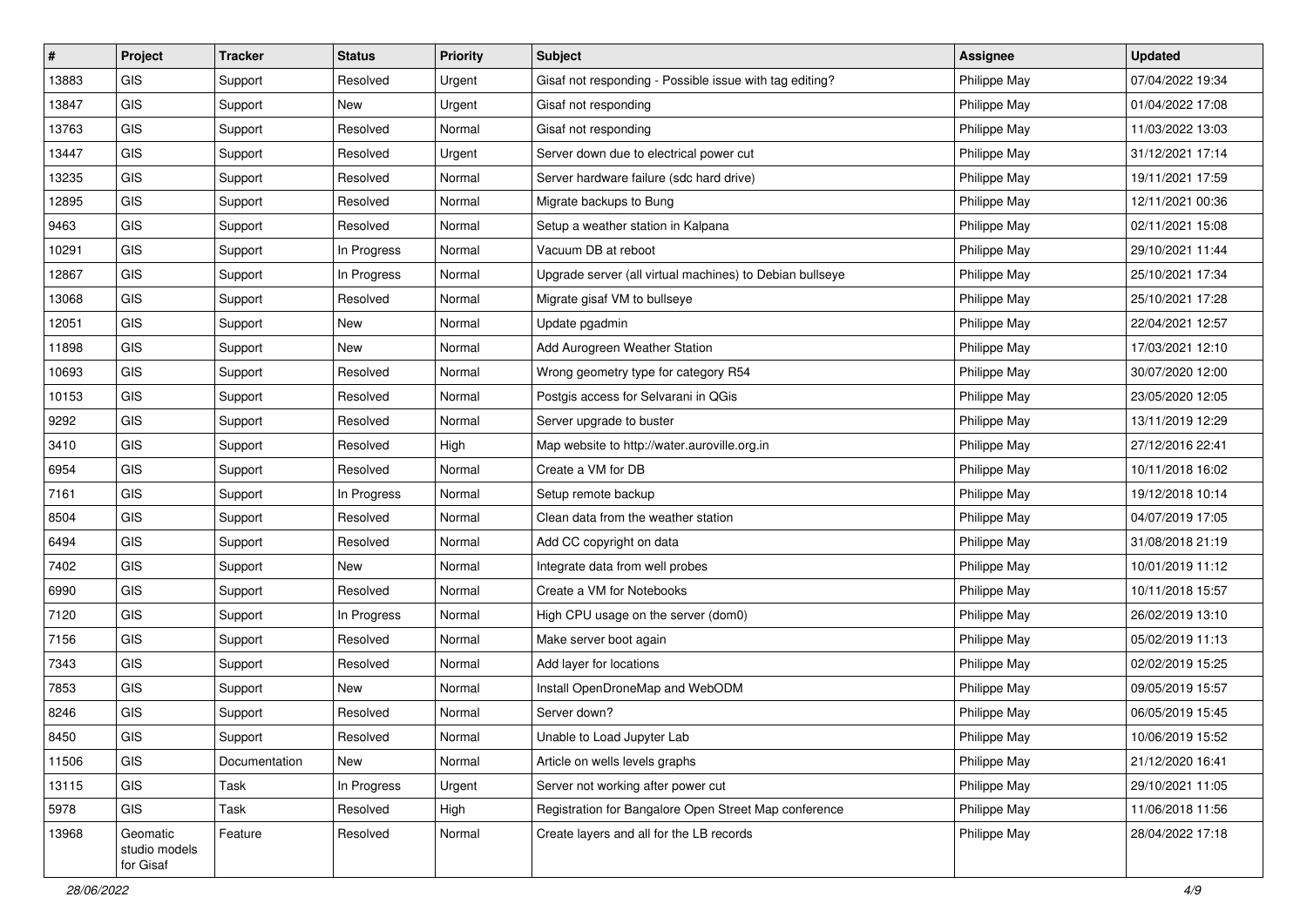| $\sharp$ | Project                                | <b>Tracker</b> | <b>Status</b> | <b>Priority</b> | <b>Subject</b>                                                                      | Assignee     | <b>Updated</b>   |
|----------|----------------------------------------|----------------|---------------|-----------------|-------------------------------------------------------------------------------------|--------------|------------------|
| 7710     | Geomatic<br>studio models<br>for Gisaf | Feature        | Resolved      | Normal          | Add fields to the individual components                                             | Philippe May | 25/02/2019 13:07 |
| 7709     | Geomatic<br>studio models<br>for Gisaf | Feature        | Resolved      | Normal          | Waste water treatment plant improvements                                            | Philippe May | 19/03/2019 23:58 |
| 7711     | Geomatic<br>studio models<br>for Gisaf | Feature        | Resolved      | Normal          | Add fields to component types                                                       | Philippe May | 25/02/2019 13:06 |
| 12646    | Geomatic<br>studio models<br>for Gisaf | Feature        | <b>New</b>    | Normal          | Add and import new data from Johan for OFC                                          | Philippe May | 01/08/2021 19:46 |
| 7696     | Geomatic<br>studio models<br>for Gisaf | Feature        | Resolved      | Normal          | HT Cables shapefile from Johan                                                      | Philippe May | 25/02/2019 18:54 |
| 7725     | Geomatic<br>studio models<br>for Gisaf | Feature        | Resolved      | Normal          | Add a button for generating reports                                                 | Philippe May | 25/02/2019 13:08 |
| 11678    | Geomatic<br>studio models<br>for Gisaf | Feature        | <b>New</b>    | Normal          | Add new models for AVES                                                             | Philippe May | 02/02/2021 12:13 |
| 8096     | Geomatic<br>studio models<br>for Gisaf | Task           | Resolved      | Normal          | Creating a Gkpg/shp for elevation points in Basins with category as an<br>attribute | Philippe May | 24/05/2019 16:57 |
| 7936     | Geomatic<br>studio models<br>for Gisaf | Task           | Resolved      | Normal          | Add the wastewater type to the origin                                               | Philippe May | 19/03/2019 23:56 |
| 7935     | Geomatic<br>studio models<br>for Gisaf | Task           | Resolved      | Normal          | Template components in order                                                        | Philippe May | 20/03/2019 15:18 |
| 10180    | Gisaf                                  | Bug            | Resolved      | Normal          | Error importing Johan's shapefile                                                   | Philippe May | 27/05/2020 15:34 |
| 9465     | Gisaf                                  | <b>Bug</b>     | Resolved      | Normal          | Export plots to PNG missing axis labels                                             | Philippe May | 08/01/2020 11:35 |
| 13985    | Gisaf                                  | <b>Bug</b>     | New           | High            | Gisaf is hanged                                                                     | Philippe May | 29/04/2022 22:15 |
| 13125    | Gisaf                                  | <b>Bug</b>     | Resolved      | Normal          | Live layers: error with no detail shown                                             | Philippe May | 01/11/2021 19:06 |
| 9603     | Gisaf                                  | <b>Bug</b>     | <b>New</b>    | Normal          | Map: clean memory after removing layer                                              | Philippe May | 20/01/2020 13:05 |
| 9602     | Gisaf                                  | Bug            | Resolved      | Normal          | Map: ability to cancel download                                                     | Philippe May | 20/01/2020 18:32 |
| 13258    | Gisaf                                  | <b>Bug</b>     | Resolved      | Normal          | Missing data from AmbientWeather weather stations                                   | Philippe May | 21/11/2021 16:50 |
| 10122    | Gisaf                                  | Bug            | Resolved      | Normal          | Reconciliation: missing categories                                                  | Philippe May | 19/05/2020 02:53 |
| 10140    | Gisaf                                  | <b>Bug</b>     | New           | Normal          | Admin: sort out manager role                                                        | Philippe May | 19/05/2020 19:22 |
| 10123    | Gisaf                                  | Bug            | Resolved      | Normal          | Basket Upload: store not saved                                                      | Philippe May | 19/05/2020 17:36 |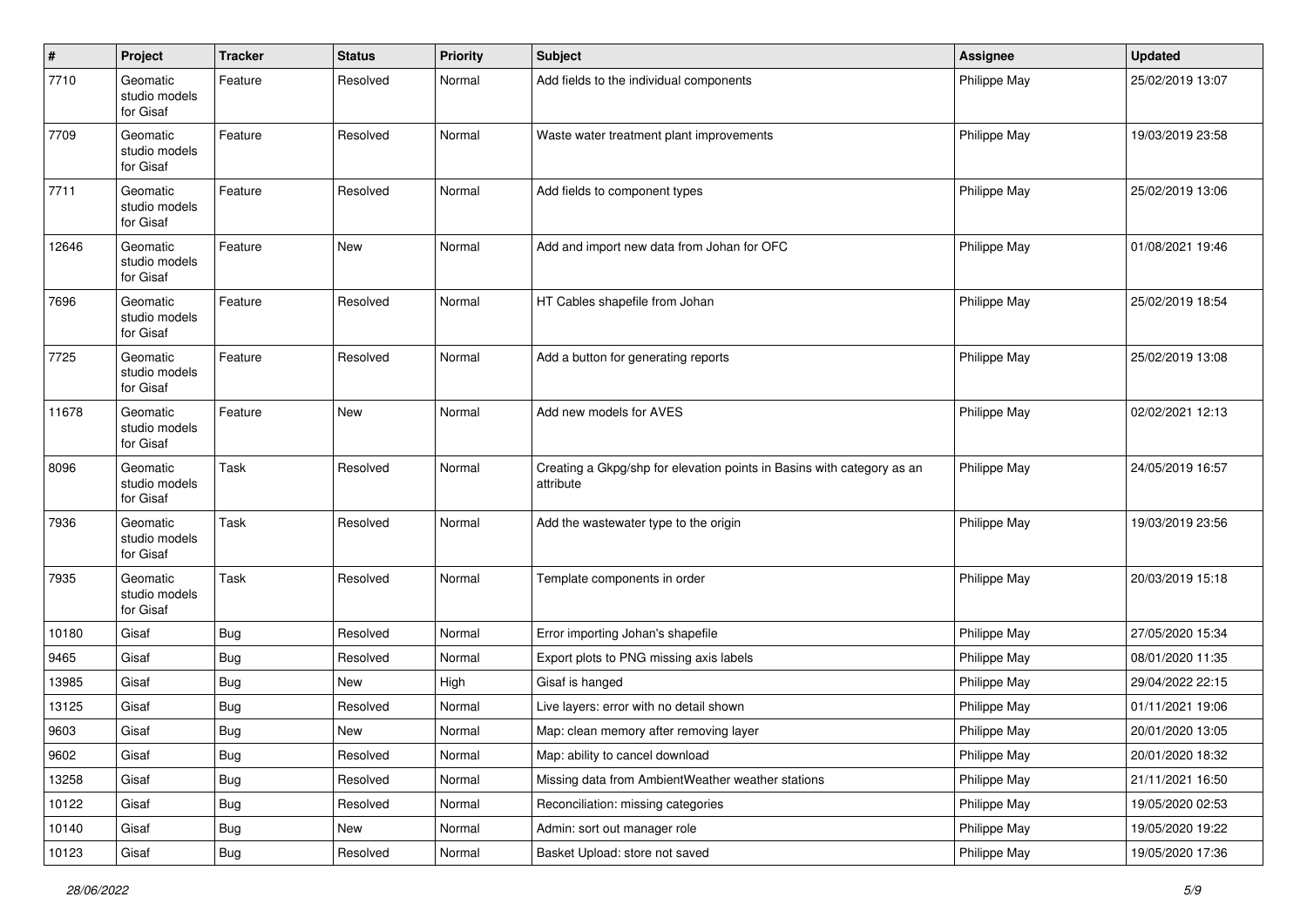| #     | Project | <b>Tracker</b>   | <b>Status</b> | <b>Priority</b> | Subject                                                                                                      | Assignee            | <b>Updated</b>   |
|-------|---------|------------------|---------------|-----------------|--------------------------------------------------------------------------------------------------------------|---------------------|------------------|
| 10125 | Gisaf   | <b>Bug</b>       | Resolved      | Normal          | Feature with Status other than existing, not showing in the map (example:<br>future building outline)        | <b>Philippe May</b> | 20/05/2020 04:05 |
| 10149 | Gisaf   | <b>Bug</b>       | Resolved      | Normal          | Import basket: fix authorization auto import                                                                 | Philippe May        | 09/06/2020 23:09 |
| 10306 | Gisaf   | <b>Bug</b>       | Resolved      | Normal          | Logout not working                                                                                           | Philippe May        | 11/06/2020 12:13 |
| 10289 | Gisaf   | <b>Bug</b>       | Resolved      | Normal          | New basket: cannot import raingauge Excel sheet                                                              | Philippe May        | 11/06/2020 12:17 |
| 10337 | Gisaf   | <b>Bug</b>       | Resolved      | Normal          | Custom layers with a "status" column not displayed on the map                                                | Philippe May        | 13/06/2020 17:36 |
| 10360 | Gisaf   | <b>Bug</b>       | Resolved      | Normal          | Cannot import survey: accuracy issue                                                                         | Philippe May        | 17/06/2020 01:29 |
| 13766 | Gisaf   | <b>Bug</b>       | New           | Normal          | OGCAPI: make async                                                                                           | Philippe May        | 11/03/2022 14:39 |
| 10407 | Gisaf   | <b>Bug</b>       | Resolved      | Normal          | Live layer DXF export: missing reprojection                                                                  | Philippe May        | 23/06/2020 04:24 |
| 10400 | Gisaf   | <b>Bug</b>       | Resolved      | Normal          | Map search: works only once                                                                                  | Philippe May        | 24/06/2020 12:05 |
| 10213 | Gisaf   | <b>Bug</b>       | Resolved      | Normal          | Point showing in the reconciliation pop-up but error while reconciling                                       | Philippe May        | 26/06/2020 14:37 |
| 10439 | Gisaf   | Bug              | Resolved      | Normal          | Reconciliation: use categories instead of layers                                                             | Philippe May        | 27/06/2020 05:21 |
| 10539 | Gisaf   | <b>Bug</b>       | Resolved      | Normal          | New basket admin: the metadata (surveyor, etc) aren't populated from raw<br>points when importing shapefiles | Philippe May        | 15/07/2020 15:02 |
| 10728 | Gisaf   | <b>Bug</b>       | Resolved      | Normal          | Cannot download CSV for values                                                                               | Philippe May        | 03/08/2020 15:49 |
| 10732 | Gisaf   | <b>Bug</b>       | Resolved      | Normal          | Wind Speed unit                                                                                              | Philippe May        | 04/08/2020 16:52 |
| 10819 | Gisaf   | Bug              | Resolved      | Normal          | Evergreen well: popup showing "null" instead of location, status, type                                       | Philippe May        | 23/08/2020 23:44 |
| 10829 | Gisaf   | <b>Bug</b>       | Resolved      | Normal          | Missing symbols                                                                                              | Philippe May        | 24/08/2020 12:34 |
| 10830 | Gisaf   | <b>Bug</b>       | Resolved      | Normal          | Import issue with raw survey points                                                                          | Philippe May        | 30/08/2020 14:45 |
| 10740 | Gisaf   | Bug              | Resolved      | Normal          | Change status: issue with projection system                                                                  | Philippe May        | 17/09/2020 14:34 |
| 10991 | Gisaf   | <b>Bug</b>       | New           | Normal          | Graph of Average rainfall by month in Dashboard - limited viewing area<br>when zooming in                    | Philippe May        | 17/09/2020 14:49 |
| 9493  | Gisaf   | Bug              | Resolved      | Normal          | Plotly png download resize frame                                                                             | Philippe May        | 26/12/2019 16:37 |
| 9036  | Gisaf   | <b>Bug</b>       | Resolved      | Normal          | Fix login indicator                                                                                          | Philippe May        | 03/10/2019 15:15 |
| 7584  | Gisaf   | Bug              | In Progress   | Normal          | Error with large integers (graphql)                                                                          | Philippe May        | 20/09/2019 10:52 |
| 8756  | Gisaf   | <b>Bug</b>       | Resolved      | Normal          | Map: handle errors when layers (eg, in base maps) don't actually exist                                       | Philippe May        | 02/08/2019 16:40 |
| 6090  | Gisaf   | <b>Bug</b>       | New           | Low             | Polygon rendering issue                                                                                      | Philippe May        | 07/03/2019 16:24 |
| 5974  | Gisaf   | <b>Bug</b>       | Resolved      | Normal          | Issues in uploading readings into GISAF using interface                                                      | Philippe May        | 06/02/2019 09:25 |
| 5988  | Gisaf   | <sub>i</sub> Bug | Resolved      | Normal          | problem with the flow from origin of wastewater to the component                                             | Philippe May        | 08/06/2018 15:14 |
| 9519  | Gisaf   | <b>Bug</b>       | Resolved      | Normal          | Map info: fix icons                                                                                          | Philippe May        | 02/01/2020 13:11 |
| 6538  | Gisaf   | Bug              | New           | Normal          | Well level: improve the form and input processing (dry checkbox)                                             | Philippe May        | 12/03/2019 11:09 |
| 8231  | Gisaf   | <b>Bug</b>       | Resolved      | Normal          | Fix status in table definition of new categories                                                             | Philippe May        | 03/05/2019 17:26 |
| 9944  | Gisaf   | Feature          | Resolved      | Normal          | Admin: manage categories                                                                                     | Philippe May        | 10/04/2020 12:06 |
| 9789  | Gisaf   | Feature          | New           | Normal          | Login: put in a dialog                                                                                       | Philippe May        | 28/02/2020 04:28 |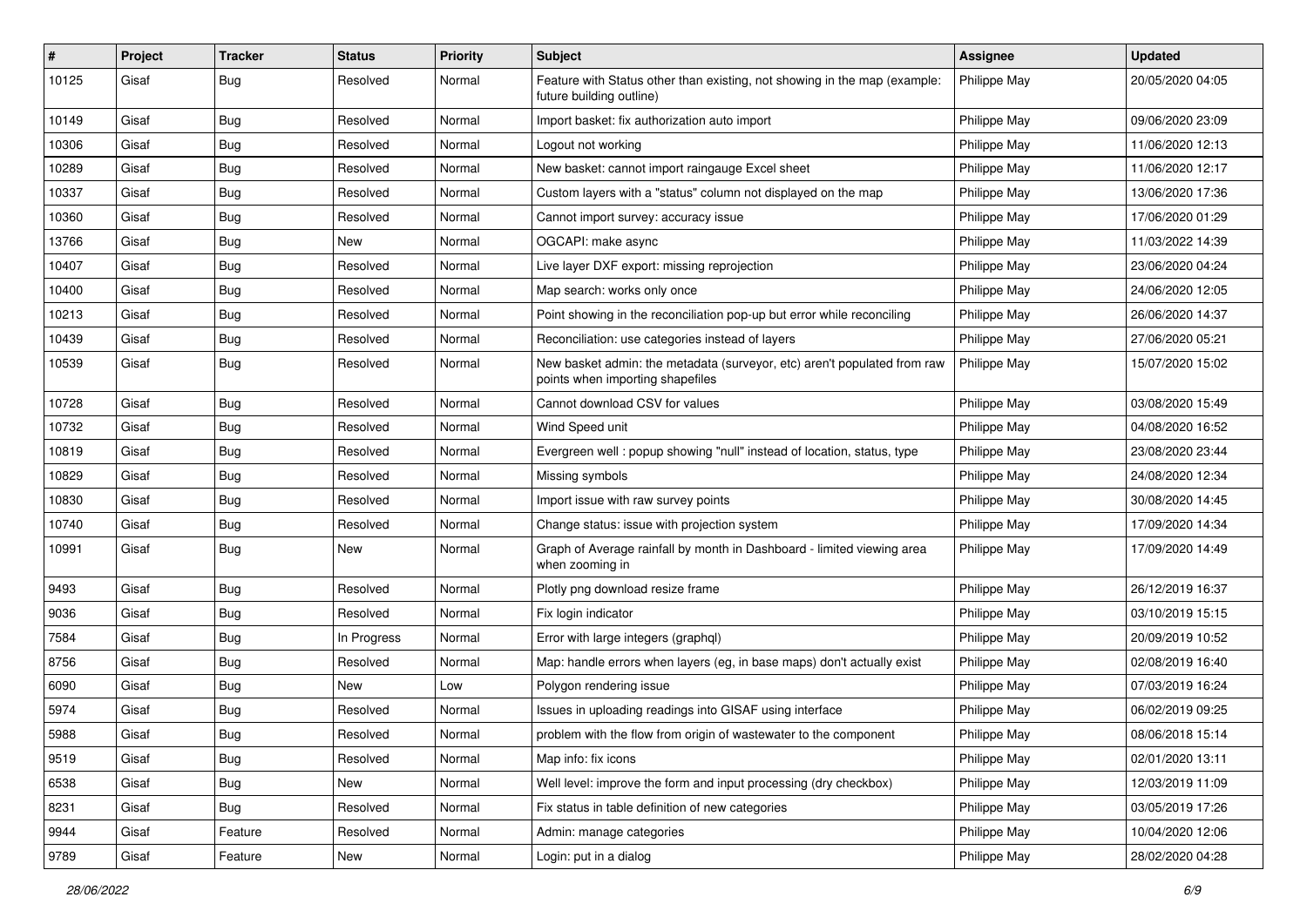| $\#$  | Project | <b>Tracker</b> | <b>Status</b> | <b>Priority</b> | <b>Subject</b>                                                                       | <b>Assignee</b> | <b>Updated</b>   |
|-------|---------|----------------|---------------|-----------------|--------------------------------------------------------------------------------------|-----------------|------------------|
| 9749  | Gisaf   | Feature        | New           | Normal          | Strip extra characters in graphQL queries                                            | Philippe May    | 07/09/2020 12:48 |
| 11907 | Gisaf   | Feature        | Resolved      | Normal          | Allow specific project list for custom models                                        | Philippe May    | 19/03/2021 16:13 |
| 11649 | Gisaf   | Feature        | Resolved      | Normal          | Wells timeline dashboard misc. improvements                                          | Philippe May    | 27/01/2021 15:47 |
| 11577 | Gisaf   | Feature        | Resolved      | Normal          | Dashboard: multiple sections per page                                                | Philippe May    | 27/01/2021 12:37 |
| 11449 | Gisaf   | Feature        | Resolved      | Normal          | Strip extra characters when importing survey CSV files                               | Philippe May    | 10/12/2020 01:06 |
| 10182 | Gisaf   | Feature        | Resolved      | Normal          | Function to change status of surveyed features                                       | Philippe May    | 15/07/2020 15:10 |
| 10569 | Gisaf   | Feature        | Resolved      | Normal          | Well Masterfile/Repository                                                           | Philippe May    | 19/12/2020 17:10 |
| 9516  | Gisaf   | Feature        | Resolved      | Normal          | Map: add option to grab link to the selected feature                                 | Philippe May    | 02/01/2020 15:42 |
| 9517  | Gisaf   | Feature        | Resolved      | Normal          | Tags: add location                                                                   | Philippe May    | 03/01/2020 11:54 |
| 10331 | Gisaf   | Feature        | Resolved      | Normal          | Reconciliation: sort layer by alphabetical order                                     | Philippe May    | 12/06/2020 17:45 |
| 5033  | Gisaf   | Feature        | Resolved      | Normal          | Add an option to display a base line in the bar charts                               | Philippe May    | 04/01/2018 01:09 |
| 8669  | Gisaf   | Feature        | Resolved      | Normal          | Groups of map layers                                                                 | Philippe May    | 26/07/2019 10:51 |
| 10675 | Gisaf   | Feature        | Resolved      | Normal          | Add attribution on map                                                               | Philippe May    | 04/07/2021 13:58 |
| 9538  | Gisaf   | Feature        | New           | Normal          | Download shapefile of raw survey points facility - TO BE REMOVED?                    | Philippe May    | 07/01/2020 14:35 |
| 9509  | Gisaf   | Feature        | Resolved      | Normal          | Update angular-plotly to 1.5.0                                                       | Philippe May    | 04/01/2020 12:05 |
| 10536 | Gisaf   | Feature        | Resolved      | Normal          | Migrate PlottableModel.Actions.download_csv_value to plugins                         | Philippe May    | 15/07/2020 15:07 |
| 8630  | Gisaf   | Feature        | Resolved      | Normal          | Map: add option for filter with status                                               | Philippe May    | 10/07/2019 16:49 |
| 7379  | Gisaf   | Feature        | New           | Low             | Make Gisaf installable (Progressive Web App)                                         | Philippe May    | 02/02/2019 10:27 |
| 10920 | Gisaf   | Feature        | Resolved      | Normal          | Add option to display labels on the map                                              | Philippe May    | 07/09/2020 11:54 |
| 9534  | Gisaf   | Feature        | Resolved      | Normal          | GeoJson store: systematically use geodataframes                                      | Philippe May    | 07/01/2020 16:51 |
| 11762 | Gisaf   | Feature        | Resolved      | Normal          | Switch from Mapbox to Maplibre                                                       | Philippe May    | 20/11/2021 15:21 |
| 10948 | Gisaf   | Feature        | Resolved      | Normal          | Add WMS3 server capabilities (with pygeoapi)                                         | Philippe May    | 14/09/2020 16:59 |
| 10741 | Gisaf   | Feature        | Resolved      | Normal          | Add a way for changing status of a feature, given its original id                    | Philippe May    | 16/09/2020 17:35 |
| 10152 | Gisaf   | Feature        | Resolved      | Normal          | wells list in Measures Tab with only wells having measures                           | Philippe May    | 10/06/2020 15:05 |
| 12491 | Gisaf   | Feature        | Resolved      | Normal          | Measure distances on the map                                                         | Philippe May    | 11/07/2021 11:51 |
| 7527  | Gisaf   | Feature        | Resolved      | Normal          | Give an option to resample data for graphs (eg. rain gauge)                          | Philippe May    | 07/03/2019 16:24 |
| 10014 | Gisaf   | Feature        | Resolved      | Normal          | Interity checks                                                                      | Philippe May    | 19/05/2020 19:23 |
| 5618  | Gisaf   | Feature        | Resolved      | Low             | Export layers as DXF                                                                 | Philippe May    | 05/03/2019 12:42 |
| 3472  | Gisaf   | Feature        | Resolved      | Normal          | Weather station graphs: choice of parameters                                         | Philippe May    | 10/03/2019 14:52 |
| 9563  | Gisaf   | Feature        | Resolved      | Normal          | Live layers: add option to link to a map feature                                     | Philippe May    | 12/01/2020 22:22 |
| 9510  | Gisaf   | Feature        | Resolved      | Normal          | Automatically resample to daily when there's too much data                           | Philippe May    | 01/01/2020 14:12 |
| 8721  | Gisaf   | Feature        | New           | Normal          | Survey data basket: handle the case when more than one file in the basket<br>per day | Philippe May    | 14/10/2020 17:01 |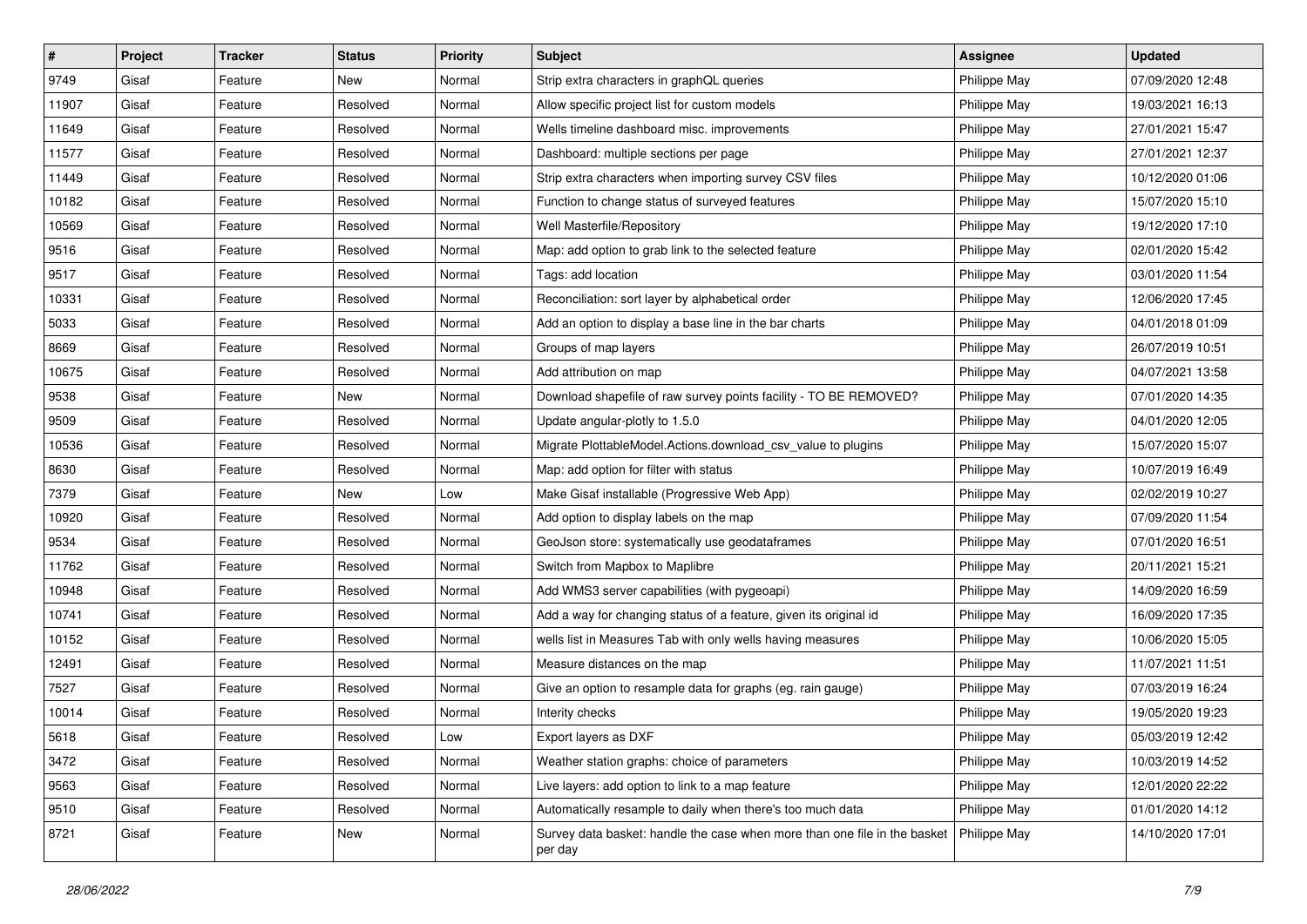| #     | Project    | <b>Tracker</b> | <b>Status</b> | <b>Priority</b> | <b>Subject</b>                                                                                           | <b>Assignee</b>         | <b>Updated</b>   |
|-------|------------|----------------|---------------|-----------------|----------------------------------------------------------------------------------------------------------|-------------------------|------------------|
| 6099  | Gisaf      | Feature        | New           | Low             | Sanic/Gino admin                                                                                         | Philippe May            | 07/03/2019 16:24 |
| 11081 | Gisaf      | Support        | <b>New</b>    | Normal          | Gisaf doesn't allowed multiple reconciliation                                                            | Philippe May            | 01/10/2020 15:00 |
| 13952 | Gisaf      | Support        | Resolved      | Normal          | Gisaf isn't Connecting                                                                                   | Philippe May            | 25/04/2022 11:27 |
| 13090 | Gisaf      | Support        | Resolved      | Normal          | Importing error in new admin                                                                             | Philippe May            | 28/10/2021 11:00 |
| 9466  | Gisaf      | Support        | Resolved      | Normal          | Rename "altitude" to "elevation"                                                                         | Philippe May            | 08/01/2020 11:27 |
| 6907  | Gisaf      | Support        | New           | Low             | Study alternative for TileServer                                                                         | Philippe May            | 11/01/2020 11:45 |
| 11071 | Gisaf      | Support        | New           | Normal          | Reconciliation: cannot find some points                                                                  | Philippe May            | 01/10/2020 13:03 |
| 10224 | Gisaf      | Support        | Resolved      | Normal          | Update gs.basemaps in Jupyter notebooks                                                                  | Philippe May            | 14/06/2021 16:15 |
| 12688 | Gisaf      | Support        | Resolved      | Normal          | Layers are not visible                                                                                   | Philippe May            | 10/08/2021 10:03 |
| 11457 | Gisaf      | Support        | Resolved      | Normal          | Building Shed and Retaining Walls are not showing in a map                                               | Philippe May            | 14/12/2020 19:52 |
| 11886 | Gisaf      | Support        | Resolved      | Normal          | Pandas resample deprecation warning                                                                      | Philippe May            | 16/03/2021 12:49 |
| 13642 | Gisaf      | Support        | Resolved      | Urgent          | Electrical problems: Server down                                                                         | Philippe May            | 15/02/2022 09:38 |
| 9592  | Gisaf      | Support        | Resolved      | Urgent          | Follow up migration                                                                                      | Philippe May            | 19/01/2020 13:42 |
| 9483  | Gisaf      | Support        | New           | Normal          | Performance: writing gpkg is slower than shapefiles                                                      | Philippe May            | 08/01/2020 11:15 |
| 10214 | Gisaf      | Support        | New           | Normal          | Multiple Reconciliations                                                                                 | Philippe May            | 27/05/2020 16:12 |
| 13681 | Gisaf      | Support        | Resolved      | Normal          | Gisaf isn't Connecting                                                                                   | Philippe May            | 19/02/2022 11:01 |
| 10364 | Gisaf      | Support        | New           | Normal          | Reconcile the reconciliations                                                                            | Philippe May            | 17/06/2020 17:27 |
| 13202 | Gisaf      | Support        | Resolved      | Normal          | Gisaf is showing error                                                                                   | Philippe May            | 12/11/2021 12:59 |
| 7813  | Gisaf      | Documentation  | Resolved      | Normal          | Including credits for ESRI basemap (Sat, Highways, Labels)                                               | Philippe May            | 05/03/2019 12:39 |
| 9552  | Gisaf      | Documentation  | Resolved      | Normal          | Weekly resampling - Starts on mondays                                                                    | Philippe May            | 25/07/2020 17:12 |
| 6069  | Gisaf      | Task           | Resolved      | Normal          | wwtp output and flow component - output                                                                  | Philippe May            | 22/06/2018 15:15 |
| 7937  | <b>GIS</b> | <b>Bug</b>     | Resolved      | Normal          | Retention wall is not properly display in GIS,                                                           | Pushparaj Muthukrishnan | 23/03/2019 15:52 |
| 8262  | <b>GIS</b> | Feature        | New           | Normal          | Change points into MISTAKES for updated cycle path and MM fence                                          | Pushparaj Muthukrishnan | 09/05/2019 14:59 |
| 13822 | <b>GIS</b> | Support        | Feedback      | Normal          | Need a Login id and password to a Gisaf for entering the tag value.                                      | Pushparaj Muthukrishnan | 27/03/2022 16:47 |
| 7839  | <b>GIS</b> | Task           | Resolved      | Normal          | Bush vs Bush Area - mismatch                                                                             | Pushparaj Muthukrishnan | 23/03/2019 10:30 |
| 7574  | <b>GIS</b> | Task           | Resolved      | Normal          | Survey in Maduca                                                                                         | Pushparaj Muthukrishnan | 26/02/2019 14:42 |
| 7814  | GIS        | Task           | Resolved      | Normal          | RTK coordinates of Drone targets                                                                         | Pushparaj Muthukrishnan | 03/05/2019 11:35 |
| 7778  | GIS        | Task           | Resolved      | Normal          | To fines the survey work in Sukhavati Community by 09/03/2019                                            | Pushparaj Muthukrishnan | 03/05/2019 11:37 |
| 7548  | GIS        | Task           | Resolved      | Normal          | To finish the Kalpana line work and Shape file and include the D, E Cad<br>and shape file to master file | Pushparaj Muthukrishnan | 03/05/2019 11:38 |
| 7784  | <b>GIS</b> | Task           | Resolved      | Immediate       | In Invocation Unpaved road is missing in gisaf                                                           | Pushparaj Muthukrishnan | 23/03/2019 10:32 |
| 7786  | GIS        | Task           | Resolved      | Low             | To take a photo of Boundary Stone and position                                                           | Pushparaj Muthukrishnan | 03/05/2019 11:36 |
| 7734  | GIS        | Task           | New           | Normal          | Start surveying in Sukhavati                                                                             | Ramkumar Sekar          | 25/02/2019 17:49 |